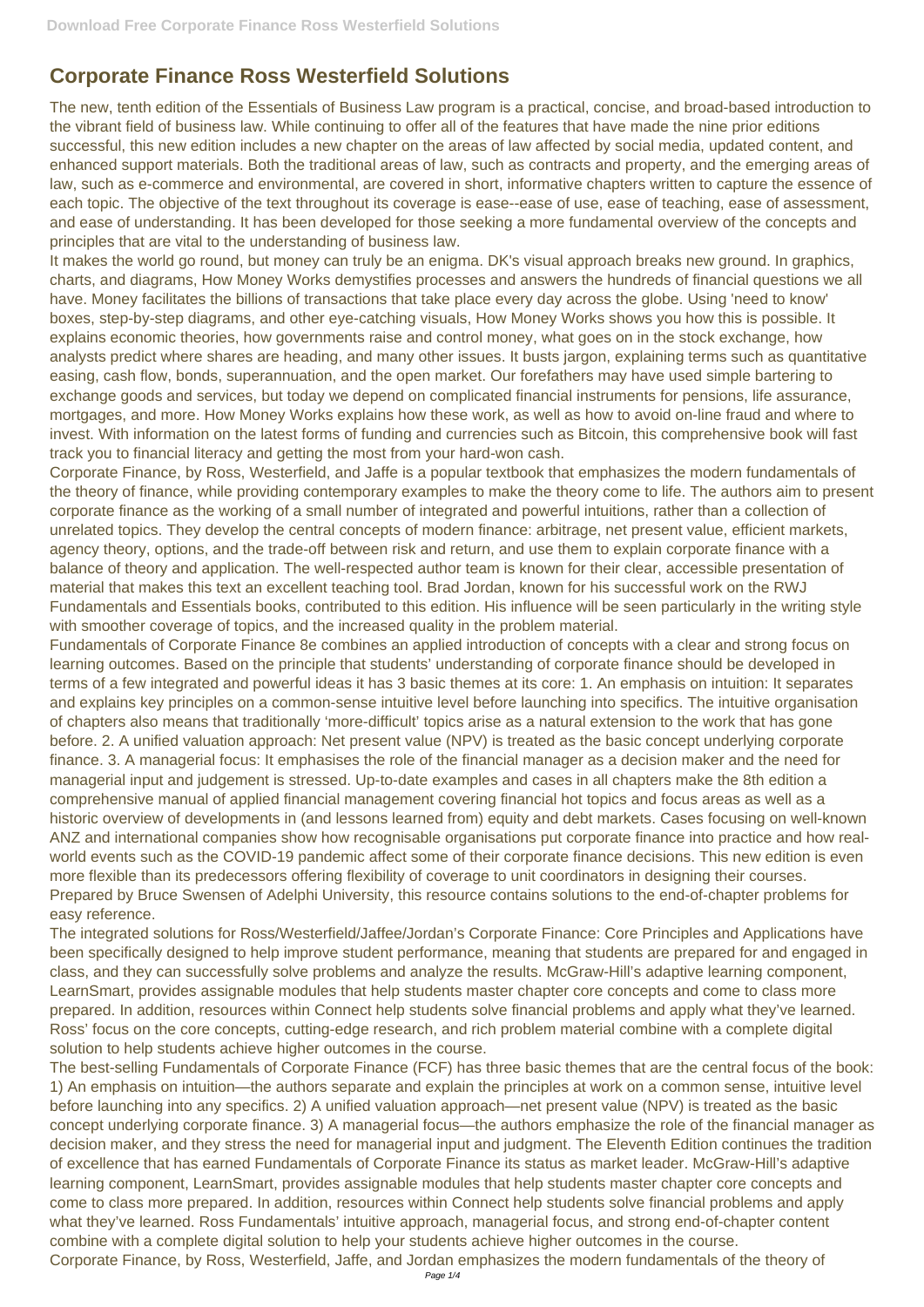finance, while providing contemporary examples to make the theory come to life. The authors aim to present corporate finance as the working of a small number of integrated and powerful intuitions, rather than a collection of unrelated topics. They develop the central concepts of modern finance: arbitrage, net present value, efficient markets, agency theory, options, and the trade-off between risk and return, and use them to explain corporate finance with a balance of theory and application. The Eleventh Edition includes many exciting new research findings as well as an enhanced Connect Finance, now with even more student learning resources. Connect is proven to deliver better results for students and instructors. Proven content integrates seamlessly with enhanced digital tools to create a personalized learning experience that provides students with precisely what they need, when they need it. With Connect, the educational possibilities are limitless.

Fundamentals of Corporate Finance's applied perspective cements students' understanding of the modern-day core principles by equipping students with a problem-solving methodology and profiling real-life financial management practices--all within a clear valuation framework. KEY TOPICS: Corporate Finance and the Financial Manager;Introduction to Financial Statement Analysis;The Valuation Principle: The Foundation of Financial Decision Making;The Time Value of Money;Interest Rates;Bonds;Valuing Stocks;Investment Decision Rules;Fundamentals of Capital Budgeting;Risk and Return in Capital Markets;Systematic Risk and the Equity Risk Premium;Determining the Cost of Capital;Risk and the Pricing of Options;Raising Equity Capital;Debt Financing;Capital Structure;Payout Policy;Financial Modeling and Pro Forma Analysis;Working Capital Management;Short-Term Financial Planning;Risk Management;International Corporate Finance; Leasing;Mergers and Acquisitions;Corporate Governance MARKET: Appropriate for Undergraduate Corporate Finance courses.

As indicated by the title, this book focuses on fundamental problems in finance: a logical dilemma in valuation, stock valuation methods/models, risk valuation, and optimal capital structure. It presents an innovative approach to logic and quantitative reasoning (without advanced mathematics) that delivers valuable results ---- convincing solutions to these problems. Readers in finance will definitely be interested in these solutions as well as the methods. In fact, these fundamental problems are essential in the field of finance, and they have remained unsolved (or partly unsolved) for decades. The solutions offered in this book are all sound in theory and feasible in practice, and will hopefully benefit both theoretic al research and practical decision-making.

This new international edition provides increased coverage of the procedures for estimating the cost of capital, expanded coverage of risk management techniques and the use and misuse of derivatives, and additional coverage of agency problems.

The Solutions Manual contains detailed, worked-out solutions for all of the problems in the end of chapter material. It has also been revised for accuracy by multiple sources. It is also available for purchase by students. The Solutions Manual is prepared by Joseph Smolira, Belmont University.

Prepared by Joe Smolira, Belmont University, the solutions manual contains detailed, worked-out solutions for all of the problems in the end of chapter material. It has been thoroughly revised and reviewed for accuracy by multiple sources. With instructor permission, the solutions manual is available for student purchase when bundled with the textbook.

The book "Supply Chain Finance Solutions" offers orientation in the new discipline of Supply Chain Finance (SCF) by investigating the need for and nature of SCF, along with its characteristics and enablers. Due to the novelty of the Supply Chain Finance approach, there are still many knowledge gaps. This lack of research leads to uncertainties about the successful implementation of SCF solutions within companies as there is little quantified evidence on the achievable cost savings and other potential benefits. The authors close this gap by providing the latest information on business concepts and the SCF market. Based on a sample SCF model, the worldwide market size for such solutions and potential cost savings to companies engaged in SCF are analyzed. The work underlines the generally agreed-upon attractiveness and future relevance of SCF solutions by creating win-win situations; for all actors in the end-to-end supply chain as well as for external service providers.

The Solutions Manual, carefully revised by Peter Crabb of Northwest Nazarene University, contains solutions to all basic, intermediate, and challenge problems found at the end of each chapter. This supplement can be purchased by students with instructor approval or can be packaged with this text at a discount.

Ross/Westerfield/Jaffe/Jordan's Corporate Finance: Core Principles and Applications was written to convey the most important corporate finance concepts and applications at a level that is approachable to the widest possible audience. The concise format, managerial context and design, and student-friendly writing style are key attributes to this text. The well-respected author team is known for the clear, accessible presentation of material that makes this text an excellent teaching tool. And with the Fifth Edition, McGraw-Hill's Connect® empowers students by continually adapting to deliver precisely what they need, when they need it, and how they need it, so your class time is more engaging and effective. The integrated solutions for Ross/Westerfield/Jaffee/Jordan's Corporate Finance: Core Principles and Applications have been specifically designed to help improve student performance, meaning that students are prepared for and engaged in class, and they can successfully solve problems and analyze the results. McGraw-Hill's adaptive learning component, LearnSmart, provides assignable modules that help students master chapter core concepts and come to class more prepared. In addition, resources within Connect help students solve financial problems and apply what they've learned. Ross' emphasis on intuition, clear writing style, and rich problem material combine with a complete digital solution to help your students achieve higher outcomes in the course. Connect is the only integrated learning system that empowers students by continuously adapting to deliver precisely what they need, when they need it, and how they need it, so that your class time is more engaging and effective. The integrated solutions for Ross/Westerfield/Jaffe/Jordan's Corporate Finance: Core Principles and Applications have been specifically designed to help improve student performance, meaning that students are prepared for and engaged in class, and they can successfully solve problems and analyse the results. McGraw-Hill's adaptive learning component, LearnSmart, provides assignable modules that help students master chapter core concepts and come to class more prepared. In addition, resources within Connect help students solve financial problems and apply what they've learned. Ross' focus on the core concepts, cutting-edge research, and rich problem material combine with a complete digital solution to help students achieve higher outcomes in the course. Connect is the only integrated learning system that empowers students by continuously adapting to deliver precisely what they need, when they need it, and how they need it, so that your class time is more engaging and effective.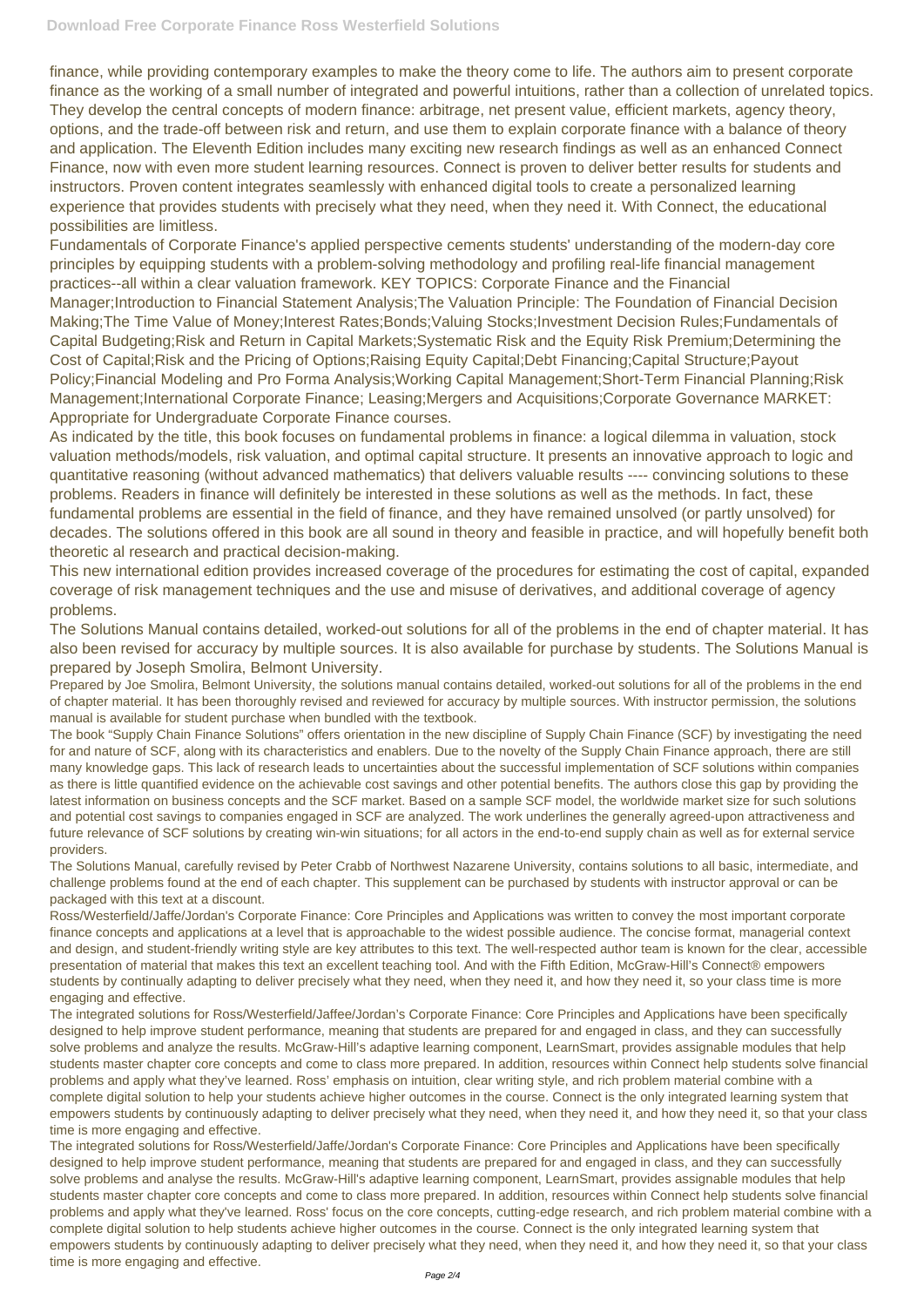The integrated solutions for Ross/Westerfield/Jaffee/Jordan's Corporate Finance: Core Principles and Applications have been specifically designed to help improve student performance, meaning that students are prepared for and engaged in class, and they can successfully solve problems and analyze the results. McGraw-Hill's adaptive learning component, LearnSmart, provides assignable modules that help students master chapter core concepts and come to class more prepared. In addition, resources within Connect help students solve financial problems and apply what they've learned. Ross' emphasis on intuition, clear writing style, and rich problem material combine with a complete digital solution to help your students achieve higher outcomes in the course.

Corporate Finance, by Ross, Westerfield, Jaffe and Jordan was written to convey the most important corporate finance concepts and applications as a level that is approachable to the widest possible audience. The concise format, managerial context and design, and student-friendly writing style are key attributes in this text. We took the best from RWJ Fundamentals and RWJ Corporate to create a book that fits an underserved need in the market. RWJJ Core Principles strikes a balance by introducing and covering the essentials, while leaving more specialized topics to follow-up courses. This text distills the subject of corporate finance down to its core, while also maintaining a deciding modern approach. The well-respected author team is known for their clear, accessible presentation of material that makes this text an excellent teaching tool.

Solutions Manual Corporate FinanceMcGraw-Hill/IrwinSolutions Manual Corporate FinanceMcGraw-Hill/IrwinSolutions Manual to Accompany Corporate Finance, Eighth Edition [by] Stephen A. Ross, Randolph W. Westerfield, Jeffrey JaffeIrwin Professional Pub

The integrated solutions for Ross's Essentials of Corporate Finance have been specifically designed to help improve student performance, meaning that students are prepared for and engaged in class, and they can successfully solve problems and analyze the results. McGraw-Hill's adaptive learning component, LearnSmart, provides assignable modules that help students master chapter core concepts and come to class more prepared. In addition, resources within Connect help students solve financial problems and apply what they've learned. Ross Essentials' succinct coverage, managerial focus, and strong end-of-chapter content combine with a complete digital solution to help your students achieve higher outcomes in the course.

The Solutions Manual contains detailed, worked-out solutions for all of the problems in the end of chapter material. It has also been revised for accuracy by multiple sources. It is also available for purchase by students. The Solutions Manual is prepared by Joseph Smolira, Belmont University

Defining the value of an entire company can be challenging, especially for large, highly competitive business markets. While the main goal for many companies is to increase their market value, understanding the advanced techniques and determining the best course of action to maximize profits can puzzle both academic and business professionals alike. Valuation Challenges and Solutions in Contemporary Businesses provides emerging research exploring theoretical and practical aspects of income-based, market-based, and asset-based valuation approaches and applications within the financial sciences. Featuring coverage on a broad range of topics such as growth rate, diverse business, and market value, this book is ideally designed for financial officers, business professionals, company managers, CEOs, corporate professionals, academicians, researchers, and students seeking current research on the challenging aspects of firm valuation and an assortment of possible solution-driven concepts.

Fundamentals of Corporate Finance was designed and developed for a first course in business or corporate finance, for both finance majors and non-majors alike. The text is nearly self-contained in terms of background or prerequisites, assuming some familiarity with basic algebra and accounting concepts, while still reviewing important accounting principles very early on. The organization of this text has been developed to give instructors the flexibility they need. The best-selling text has three basic themes that are the central focus of the book: 1) An emphasis on intuition: the authors separate and explain the principles at work on a common sense, intuitive level before launching into any specifics. 2) A unified valuation approach: net present value (NPV) is treated as the basic concept underlying corporate finance. 3) A managerial focus: the authors emphasize the role of the financial manager as a decision maker, and they stress the need for managerial input and judgment.

Contents of this exercise book - 'Raising capital in financial markets'; 'Debt financing'; 'Equity financing'; 'the mathematics and statistics of portfolios'; 'Mean-variance analysis and the capital asset pricing model'; 'Factor models and the arbitrage

pricing theory'; 'Pricing derivatives'; 'Options'; 'Discounting and valuation'; 'Investing in risk-free projects'; 'Investing in risky projects'; 'Allocating capital and corporate strategy', 'Corporate taxes and the impact of financing on real asset valuation'; 'How taxes affect dividends and share repurchases'; 'Bankruptcy costs and debt holder-equity holder conflicts'; 'Capital structure and corporate strategy'; 'How managerial incentives affect financial decisions'; 'The information conveyed by financial decisions'; 'Mergers and acquisitions'; 'Risk management and corporate strategy'; 'The pratice of hedging'; 'Interest rate risk management'.

Essentials of Corporate Finance 4e provides students with a succinct introduction to the principles and practice of corporate and business finance. This market-leading text, adapted by Rowan Trayler and Gerhard Van de Venter, retains the accessible and popular Ross style by focusing on key concepts and a range of local and global case studies. The new edition features enhanced content coverage in areas such as company valuation using the Weighted Average Cost of Capital (WACC) and crowdfunding. The comprehensive end-of-chapter content and extensive digital resources help students solve financial problem and apply their learning in real-world scenarios. In addition, the integrated solutions to questions have been designed to help improve students' analytical and problem-solving skills. Accessible, engaging and concise, this is the essential resource for finance majors and non-majors alike.

The integrated solutions for Ross's Essentials of Corporate Finance have been specifically designed to help improve Page 3/4